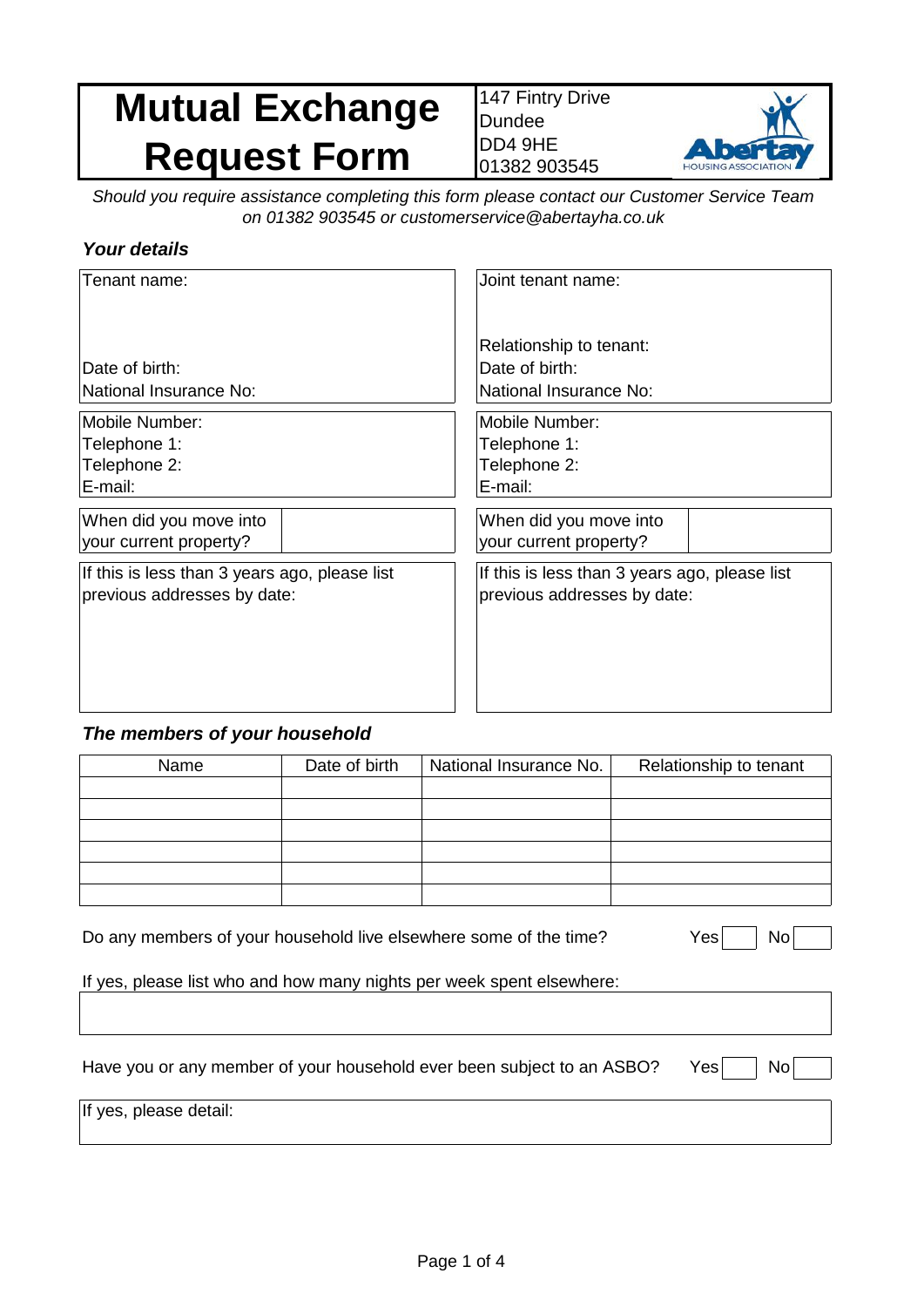| <b>Mutual Exchange</b><br><b>Request Form</b>                                   |                                                    | Dundee<br>DD4 9HE<br>01382 903545 | 147 Fintry Drive         |                                                          |
|---------------------------------------------------------------------------------|----------------------------------------------------|-----------------------------------|--------------------------|----------------------------------------------------------|
| <b>About your property</b>                                                      |                                                    |                                   |                          |                                                          |
| Address:                                                                        |                                                    |                                   | Landlord Name & Address: |                                                          |
| Postcode:                                                                       |                                                    |                                   |                          |                                                          |
| Do you have a Secure Tenancy?                                                   | Yes or No                                          | Postcode:                         |                          |                                                          |
| Do you have a Joint Tenancy?                                                    |                                                    | Telephone:                        |                          |                                                          |
| Please tell us how many your<br>property has of the following:                  | Single bedrooms<br>Double bedrooms<br>Living rooms |                                   |                          | Dining rooms<br><b>Bathrooms</b><br>WC / Separate toilet |
| What type of property is it?                                                    | Multi<br>Flat                                      |                                   | House                    | Maisonette                                               |
| Yes<br>No<br>Are there any medical adaptations to your property?                |                                                    |                                   |                          |                                                          |
| If yes, please detail each adaptation (continue on seperate sheet as required): |                                                    |                                   |                          |                                                          |

### *The household you wish to exchange with*

| Tenant name:                   | Joint tenant name:       |
|--------------------------------|--------------------------|
|                                | Relationship to tenant:  |
| Date of birth:                 | Date of birth:           |
| National Insurance No:         | National Insurance No:   |
| Mobile Number:                 | Mobile Number:           |
| Telephone:                     | Telephone:               |
| E-mail:                        | E-mail:                  |
| Address:                       | Landlord Name & Address: |
|                                |                          |
| Postcode:                      |                          |
| Yes or No                      |                          |
| Do they have a Secure Tenancy? | Postcode:                |
| Do they have a Joint Tenancy?  | Telephone:               |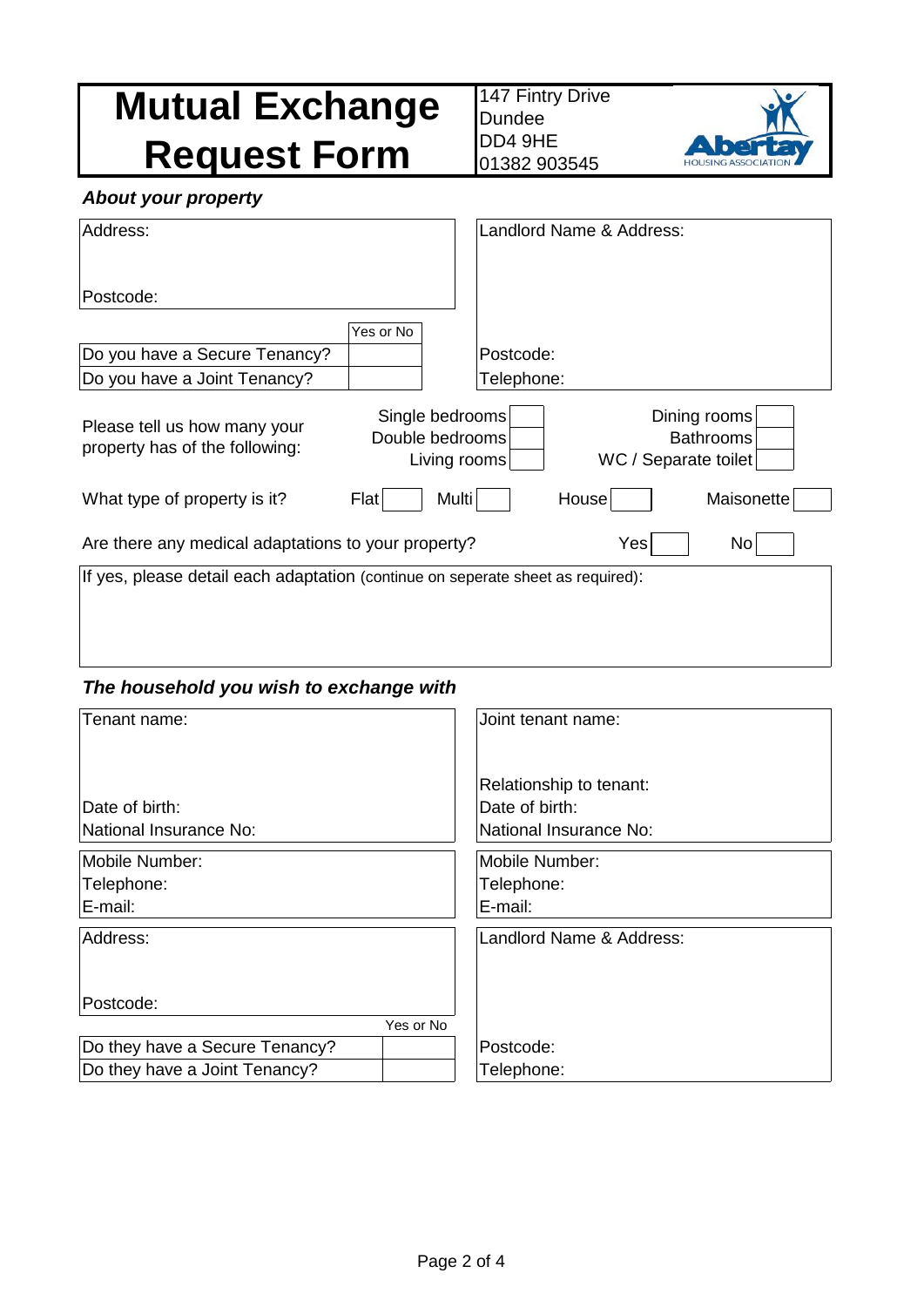# **Mutual Exchange Request Form**

147 Fintry Drive Dundee DD4 9HE 01382 903545



Are you or any member of your household related to members of Abertays Management Committee or an Abertay employee?

| YAS | וחמ |  |
|-----|-----|--|

If yes, please list the names and relationship of those related:

How did you hear about the person you wish to exchange with?

I can confirm that : (please tick)

| The details on this form are true and accurate                                                                                          |
|-----------------------------------------------------------------------------------------------------------------------------------------|
| I give permission for Abertay Housing Association to contact my current and<br>previous landlords to obtain a tenancy reference         |
| I understand that the exchange is subject to the approval of all landlords                                                              |
| I understand that the property is accepted on a "as seen" basis and that I will<br>undertake any unseen former tenants responsibilities |
| I understand my house will not be considered for another mutual exchange for a<br>period of 6 months                                    |
| I have applied with all other relevant landlords                                                                                        |
| I have viewed the whole of the property I propose to move to                                                                            |
|                                                                                                                                         |

Joint Tenant

| IName:<br>Signed: | I enant | Name:<br>Signed: |
|-------------------|---------|------------------|
| Date:             |         | Date:            |